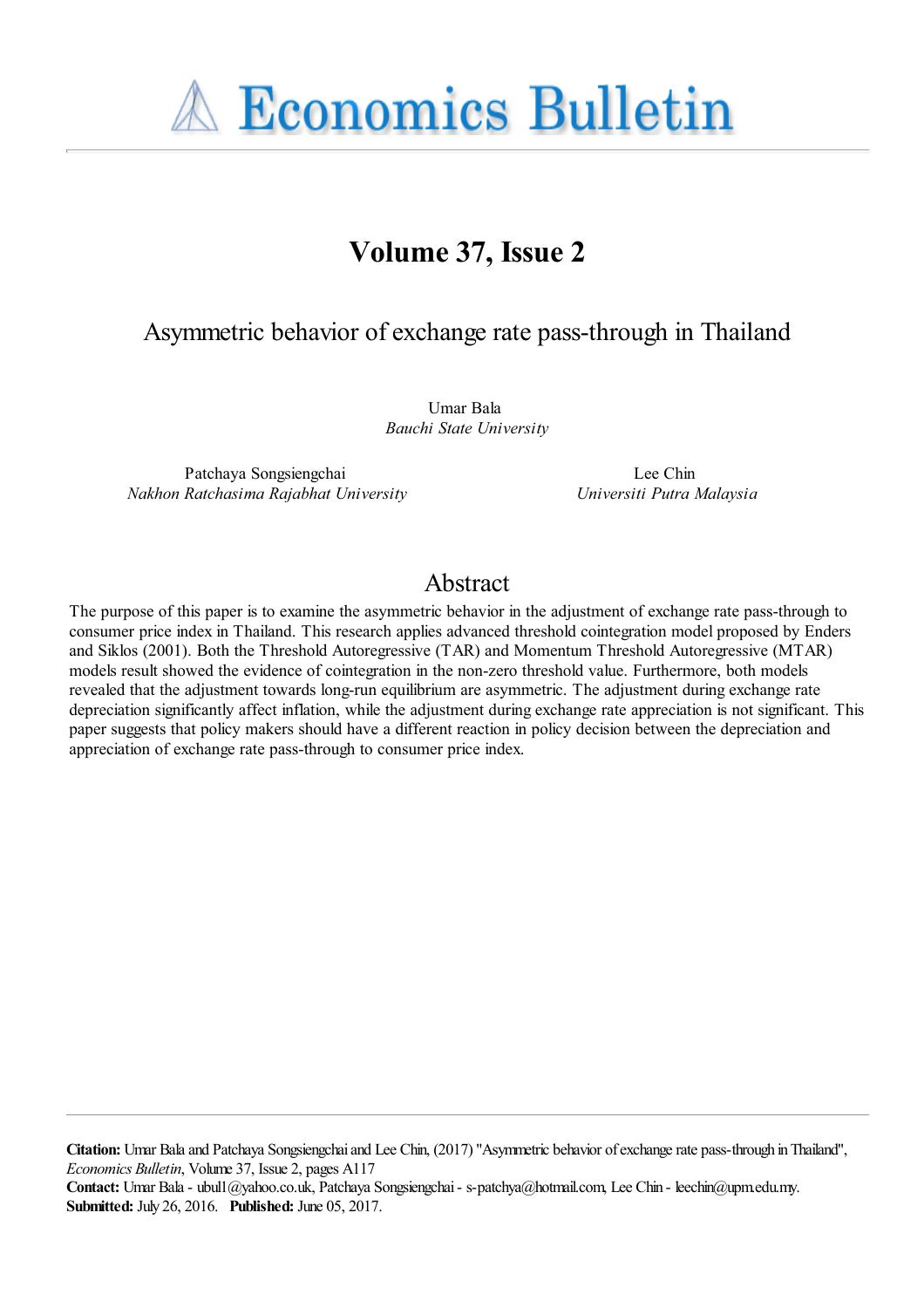#### **1. Introduction**

There has been numerous empirical research conducted on the exchange rate pass-through to inflation. However, the exchange rate pass-through phenomena are still a major concern in the current world economies (Devereux and Yetman, 2002; Devereux, 2004; Choudhri *et al*., 2005). Fluctuation of the exchange rate is usually transferred to aggregate inflation in a short period of time in developing countries compared to developed nations. Understanding the magnitude and effects of the aggregate exchange rate pass-through, as well as its causes is important, particularly for developing countries.

Thailand offers an interesting case to study the exchange rate pass-through. Figure 1 shows the relationship between consumer price and exchange rate in Thailand. It can be observed that there are two major turning points in the exchange rate. The Thai Baht starts to depreciate in 1996 and appreciate gradually from 2001 onward. During 1996 – 1998, when the exchange rate depreciates substantially, inflation tends to be high (around 6 - 8%). The exchange rate appreciates during the period from 2001 to 2008, however inflation did not decrease proportionately. This seems to suggest that there is possibility of an asymmetric adjustment. Though there is an obvious effect of Thai Baht depreciation on the consumer price, prices do not fall as much when the Thai Baht appreciates. Therefore, this paper aims to examine the asymmetric behavior in the adjustment of exchange rate pass-through to consumer price index in Thailand.



Figure 1: The relationship between consumer price and exchange rate in Thailand

#### **2. Literature Review**

#### **2.1 Theory of Exchange Rate Pass-Through**

Many papers written on exchange rate pass-through have used the theories of competition, cost theories and credibility of monetary policy to explain the degree of price adjustment and factors affecting exchange rate pass-through (Central Bank of Iceland, 2011). The exchange rate pass-through happens as exchange rate movement affects the imported inputs used in domestic production. However, its effect can be weak if the domestic market faced a greater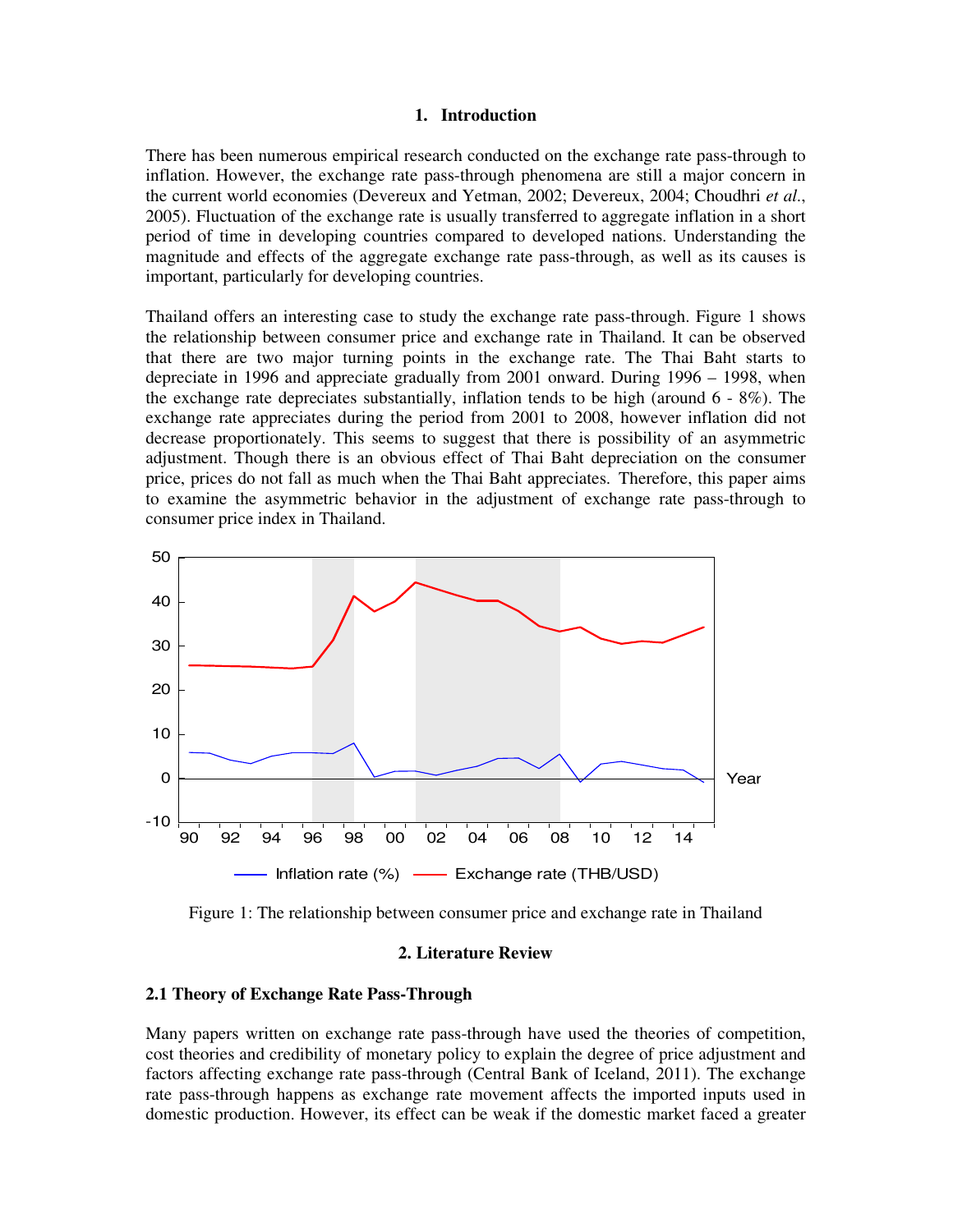competition (Bacchetta and Wincoop, 2003). Moreover, the marketing and distribution costs of a product affect the level of exchange rate pass-through as they are part of the product price. If these cost of the product have a greater share in the product price, the pass-through would be weak (Burstein *et al*., 2003). The stability of monetary policy or inflation rate also weakens the exchange rate pass-through (Taylor, 2000).

The exchange rate pass-through measures the percentage change in domestic consumer price caused by percentage change in exchange rate. The concept states the import price in denominated currency of domestic importing country  $(P_t^{im})$  should be equal to the export price  $(P_t^{ex})$  after multiplying the exchange rate of the importing country  $(E_t)$ . Thus,

$$
P_t^{im} = P_t^{ex} \cdot E_t \tag{1}
$$

It is assumed that  $P_t^{ex}$  is the product of mark-up  $(\lambda_t)$  multiplying by the marginal cost of production( $C_t$ ), which is:

$$
P_t^{ex} = \lambda_t. C_t \tag{2}
$$

By substituting  $P_t^{ex} = \lambda_t$ .  $C_t$  into Equation (1), we can obtain the import price denominated in the importing country's currency as:

$$
P_t^{im} = \lambda_t . C_t . E_t \tag{3}
$$

Using log transformation, we obtain:

$$
P_t^{im} = \alpha_1 \lambda_t + \alpha_2 C_t + \alpha_3 E_t \tag{4}
$$

The pass-through is denoted by  $\alpha_3$  as the measure of partial elasticity of import price with respect to the exchange rate (see Sek and Kapsalyamova, 2008 and Sek *et al*., 2015).

#### **2.2 Literature Review**

The relationship between the exchange rate pass-through to domestic price, as well as the degree of changes that take place, have been acknowledged by many authors. Menon (1993) examined the pass-through relationship of exchange rate changes in prices of Australian imports of passenger motor vehicles. Tekin and Yazgan (2009) studied the exchange rate pass-through to prices of internationally traded goods in Turkey. María-Dolores (2009) investigated the degree of exchange rate pass-through to the prices of imports in the European Union. Chang and Tsong (2010) had used a panel data to estimate the change vis-à-vis monetary policy to import prices in the emerging market economy. Besides, the relationship between exchange rate pass-through and domestic prices has been examined in a handful of studies on symmetric adjustment process (Miljkovic *et al*., 2003; Doyle, 2004; Kara and Öğünç, 2009; Ghosh and Rajan, 2009; and Takhtamanova, 2010). Most of these empirical studies applied Johansen cointegration modeling. Despite being enlightening, they could not state how the positive exchange rate pass-through differs from the negative pass-through.

On the other hand, there are a few researches that tried to investigate the possibility of asymmetric exchange rate pass-through. A study of exchange rate pass-through in Brazil by Correa and Minella (2006) showed that when the exchange rate volatility is below certain threshold, agents perceived changes as more persistent than otherwise; therefore, the pass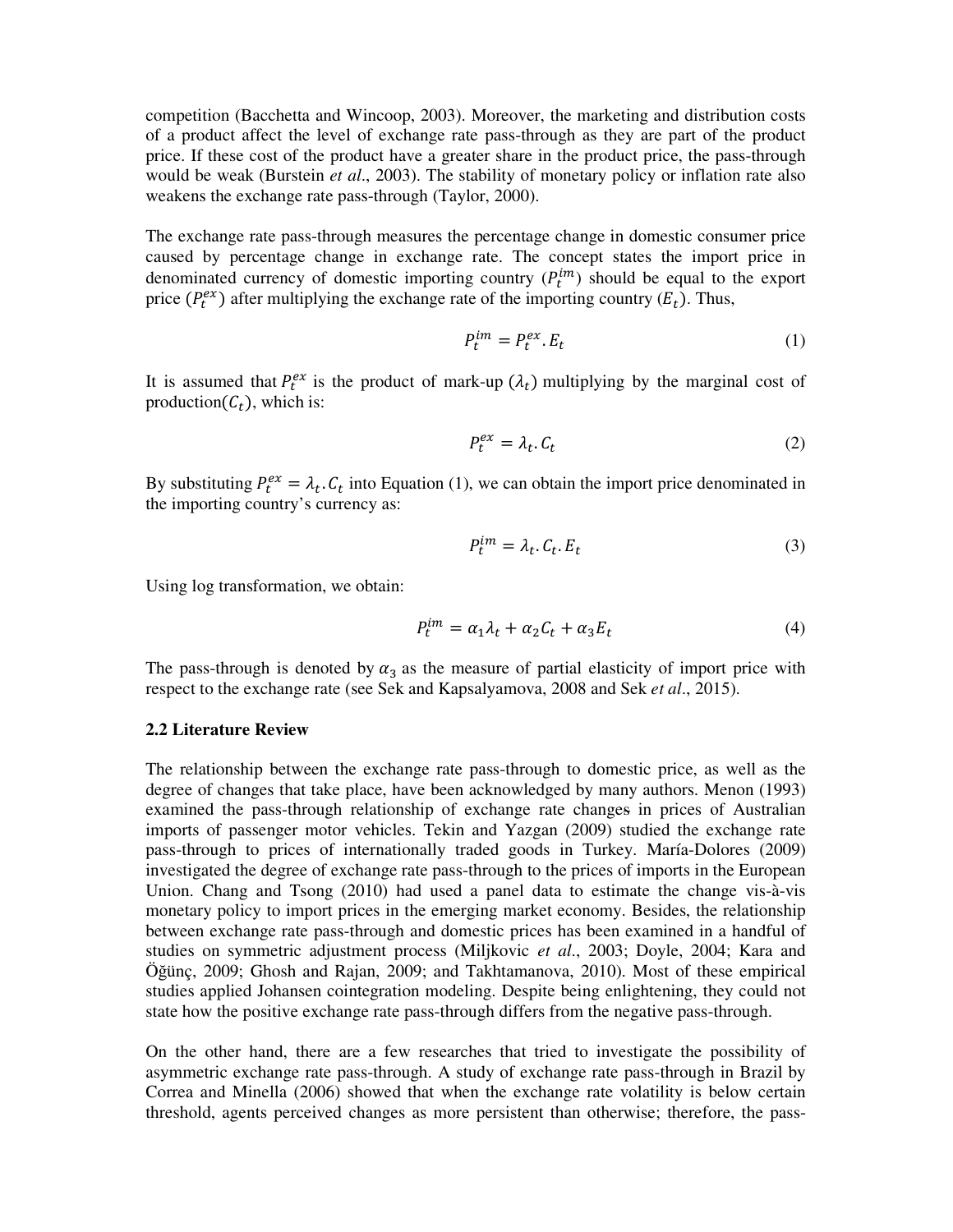through is higher. The study also analyzed pass-through behavior on demand conditions. The findings showed that when demand is above the threshold, the pass-through is high. Otherwise, it becomes zero. Besides, Wimanda (2014) investigated the impacts of exchange rate depreciation and money growth on inflation in Indonesia using a threshold model. The results indicated that there are threshold effects of money growth on inflation, but no threshold effect of exchange rate depreciation on inflation.

Moreover, the study of Przystupa and Wróbel (2011) and Doğan (2013) revealed an asymmetry response of consumer price index to output gap. The pass-through is affected positively by the aggregate demand conditions, means that when the economy is growing, exchange rate changes are transmitted to prices to a larger extent than the other way round. In addition, Ghoshray (2008) investigated the asymmetric adjustment of rice export prices in Thailand and Vietnam. The results concluded that the nature of asymmetry is captured by the Momentum Threshold Autoregressive model which suggests that the path of adjustment to the long run equilibrium relation is relatively faster when the price differential is decreasing than opposed the case when it is increasing. It is argued that with an aim towards achieving self-sufficiency, the governments tend to react towards a decrease in the price of agricultural commodity. Strategies developed involve in matching the country's rice price decreases but not rice price increases. Much of the time the policy makers are silent or inactive when the rice price increase, thus create an asymmetric response. Another study by Delatte and López-Villavicencio (2012) investigated the asymmetric effect of exchange rate variations on prices in United States, United Kingdom, Germany, and Japan using nonlinear autoregressive distributed lag (NARDL) model. The results show that prices react differently to exchange rate appreciations and depreciations, in particular, depreciations are passed through prices more than appreciations.

### **2.3 The Rationale behind Asymmetric Exchange Rate Pass-Through**

<u>.</u>

Koutmos and Martin (2003) reviewed that there are three possible causes of asymmetric responses to exchange rate movements. There are hysteresis behavior (Baldwin, 1988), asymmetric pricing behavior (Knetter, 1994; Marston, 1990 and Goldberg, 1995), and asymmetric hedging behavior (Bodnar et al.,  $1998$ )<sup>1</sup>. Among these, hysteresis behavior and asymmetric pricing behavior can explained our main interest of asymmetric exchange rate pass-through into consumer price. Hysteretic pertains to effects that persist after the original causes of the effects no longer exist. Baldwin (1988) shows that temporary exchange rate fluctuations can have persistent (i.e. hysteretic) effects on trade prices and quantities. If market-entry costs are sunk, sufficiently large real exchange rate shocks can alter domestic market structure and thereby induce hysteresis in import prices and quantities. The finding of Knetter (1994) showed that export price adjustment is asymmetric with respect to currency fluctuations in at least two circumstances. If firms face capacity constraints in distribution networks or quantitative trade restrictions, then pricing-to-market may be greater during depreciations of the exporter's currency. If firms attempt to build market share subject to the threat of trade restrictions, then pricing-to-market may be greater during appreciations of the exporter's currency. Marston (1990) and Goldberg (1995) also documented asymmetric pricing-to-market behavior.

<sup>&</sup>lt;sup>1</sup> Asymmetric hedging explained the behavior of firm that took one-side of hedging. For example, firms with net long positions (i.e. net exporters with foreign currency receivables) may be inclined to hedge against domestic currency appreciations yet remain unhedged against domestic currency depreciations. Alternatively, firms with net short positions (i.e. net importers with foreign currency payables) may be inclined to hedge against domestic currency depreciations yet remain unhedged against domestic currency appreciations.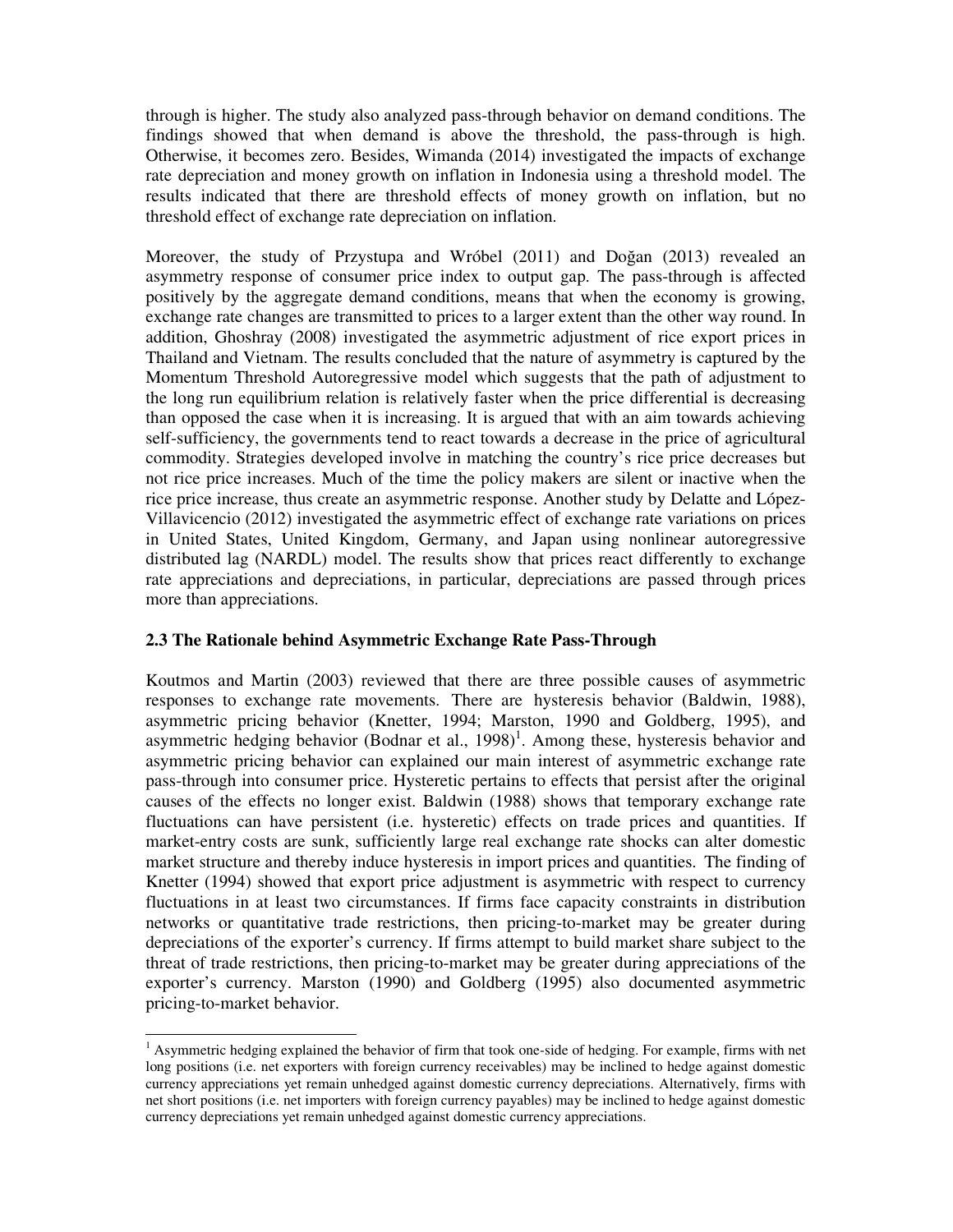#### **3. Methodology and Data**

For this study, the consumer price index was used as a proxy of  $P_t^{im}$ , the industrial production index (IPI) was employed for  $C_t$ , and  $E_t$  represented by the bilateral exchange rate for Thailand against the US Dollar (EXR). Thus, our long-run model becomes:

$$
CPI_t = \alpha_0 + \beta_1 EXR_t + \beta_2 IPI_t + \mu_t \tag{5}
$$

The data used for this study were monthly data spans from 2002M01 to 2010M07. The source of data for consumer price index (base-year 2011) was Bureau of Trade and Economic Indices, Ministry of Commerce, Thailand. The data for exchange rate (Thai Baht per US Dollar) and the industrial production index (base-year 2000) were collected from Bank of Thailand.

The objective of this study is to analyze the exchange rate pass-through into consumer price in the framework of cointegration and asymmetric adjustment. The first step is to examine the stationarity of the data or the integration of the data using the well-known augmented Dickey-Fuller (ADF) and Phillips-Perron (PP) unit root tests. Next, the asymmetric cointegration developed by Enders and Siklos (2001) are employed. Both the Threshold Autoregressive (TAR hereafter) and Momentum Threshold Autoregressive (MTAR hereafter) methods will be employed in the empirical estimations. The difference between these two methods are the TAR model can capture a deep cycle process if, for example, when the variation above the threshold level are more prolonged than below the threshold level. Meanwhile the MTAR is capable of capturing sharp sequential movement and especially valuable when the series exhibits more momentum in one direction than the other. The threshold value can be zero or non-zero. And if it is non-zero, it can be estimated using Chan's (1993) method of searching over all possible threshold values to minimize the residual sum of squares (RSS).

From the estimated regression, residuals will be extracted and tested for stationarity. For the three variables to be cointegrated, the residuals must be stationary at level. The estimation of  $\rho_1$  and  $\rho_2$  is as the following regression:

$$
\Delta \mu_t = I_t \rho_1 \mu_{t-1} + (1 - I_t) \rho_2 \mu_{t-1} + \varepsilon_t, \tag{6}
$$

where  $\varepsilon_t$  is a white-noise disturbance and  $\mu_t$  is the residual. The residuals  $(\mu_t)$  in Equation (5) are extracted to Equation (6) for further estimation and  $I_t$  is the Heaviside indicator function, such that:

$$
I_t = \begin{cases} 1 & \text{if } \mu_{t-1} \ge \tau \\ 0 & \text{if } \mu_{t-1} < \tau \end{cases}
$$
 TAR model, 
$$
M_t = \begin{cases} 1 & \text{if } \Delta \mu_{t-1} \ge \tau \\ 0 & \text{if } \Delta \mu_{t-1} < \tau \end{cases}
$$
 MTAR model

where  $\tau$  is the threshold value.

The test equation will be:

$$
\Delta \mu_t = I_t \rho_1 \mu_{t-1} + (1 - I_t) \rho_2 \mu_{t-1} + \sum_{i=1}^{\rho - 1} \gamma_t \Delta \mu_{t-1} + \varepsilon_t \tag{7}
$$

The TAR model captures deviation from the equilibrium in level or long-run while MTAR signifies an accumulation of change in the deviation. If  $\mu_{t-1}$  is above the threshold, the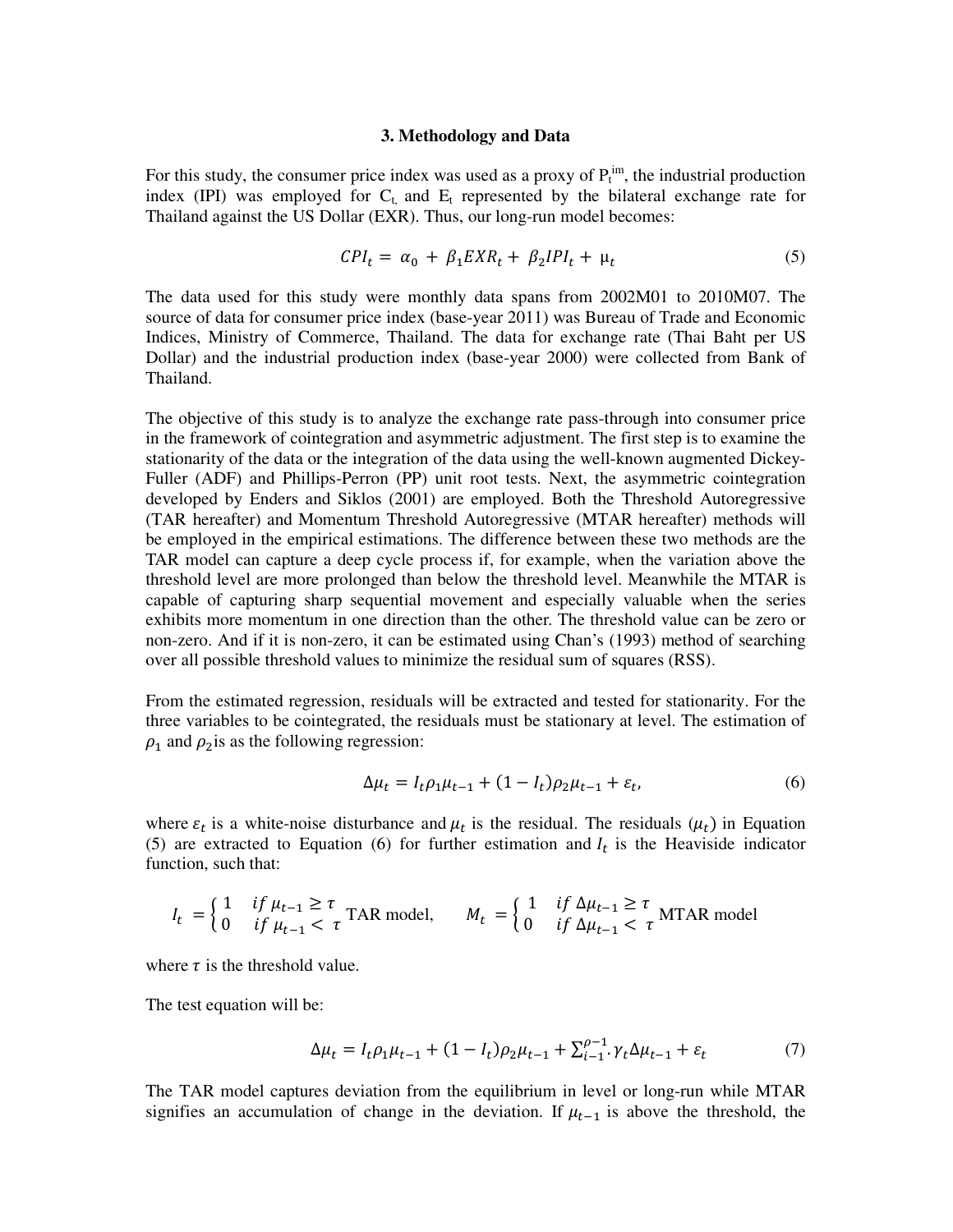adjustment coefficient is  $\rho_1 \mu_{t-1}$  and if  $\mu_{t-1}$  is below the threshold, the adjustment coefficient is  $\rho_2 \mu_{t-1}$ .

The null hypothesis of no cointegration and symmetric shown below:

- 1.  $\rho_1 = \rho_2 = 0$ , F-statistics
- 2.  $\rho_1 = \rho_2$ , F-equal

If Hypothesis 1 and 2 are rejected, we can conclude that there is a long-run cointegration relationship among the variables and the error correction term is asymmetric.

#### **4. Result and Discussion**

The results of Augmented Dickey-Fuller (ADF) and Phillip-Perron (PP) unit root test presented in Table 1 indicated that all variables, namely consumer price index (CPI), industrial production index (IPI) and exchange rate (EXR) are integrated of order I(1). From the results, all three variables failed to reject the null hypothesis of non-stationary, except for IPI in PP test that assumed constant with trend. The confirmation of the same order of integration suggests that we can proceed to conduct the Engle and Siklos Asymmetric cointegration test.

Table 1: ADF and PP Unit Root Tests

|            | Level      |           |           |                        | <b>First Difference</b> |                        |                        |                   |
|------------|------------|-----------|-----------|------------------------|-------------------------|------------------------|------------------------|-------------------|
|            | ADF        |           | PP        |                        | ADF                     |                        | PP                     |                   |
| Var.       |            | C w T     |           | C w T                  |                         | C w T                  |                        | C w T             |
| <b>CPI</b> | $-0.5462$  | $-3.1075$ | -0.3676   | $-2.6558$              | $-69279$ <sup>a</sup>   | $-6.8931$ <sup>a</sup> | $-6.9561$ <sup>a</sup> | $-69218^a$        |
| EXR        | $-1.7018$  | -2.7899   | $-1.0855$ | $-2.5112$              | $-7.0582$ <sup>a</sup>  | $-7.0249$ <sup>a</sup> | $-7.0699$ <sup>a</sup> | $-7.0370^{\rm a}$ |
| <b>IPI</b> | -1 1 2 1 9 | $-3.1474$ | $-1.6013$ | $-5.4368$ <sup>a</sup> | $-16.553^{\rm a}$       | $-16.459^{\rm a}$      | $-18.624$ <sup>a</sup> | $-18,506a$        |

Note: C & C w T denotes constant & constant with trend respectively. Schwarz information criterion (SIC) is used to select the optimum lag order and **a** denote significance at 1% level.

Enders and Siklos (2001) test is required to validate the presence of asymmetric cointegration against the symmetric cointegration. The results presented in Table 2 revealed that there are three-lag changes in residuals. Besides that, the Monte Carlo experiment able to search for the critical value at 5% level of significance. Note that in the TAR model using the threshold value  $\tau = 0$ , the value of F-statistics 5.4642 is smaller than 7.1956 at 5 per cent critical value. Therefore, we conclude that cointegration does not exist. Subsequently, we used Chan's technique (1993) to search for the unknown threshold value. The threshold value found by Chan in TAR-consistent is -2.4642, hence, we found that cointegration exists as the value of F-statistics 8.9808 is higher than 8.3744 at 5 per cent critical value.

Moving to MTAR model with threshold value  $\tau = 0$ , the value of F-statistics 5.4651 is smaller than 7.6869, we cannot reject the null hypothesis which states that cointegration does not exist. Furthermore, using MTAR-consistent with threshold searched by Chan's techniques, we found threshold value of -1.4221 and F-statistic equals to 16.1497, which is higher than the 9.5148 critical values at 5 per cent. This allows us to conclude that the variables are cointegrated. These two evidences of cointegration permit us to continue investigating the nature of cointegration adjustment, whether it is symmetric or asymmetric.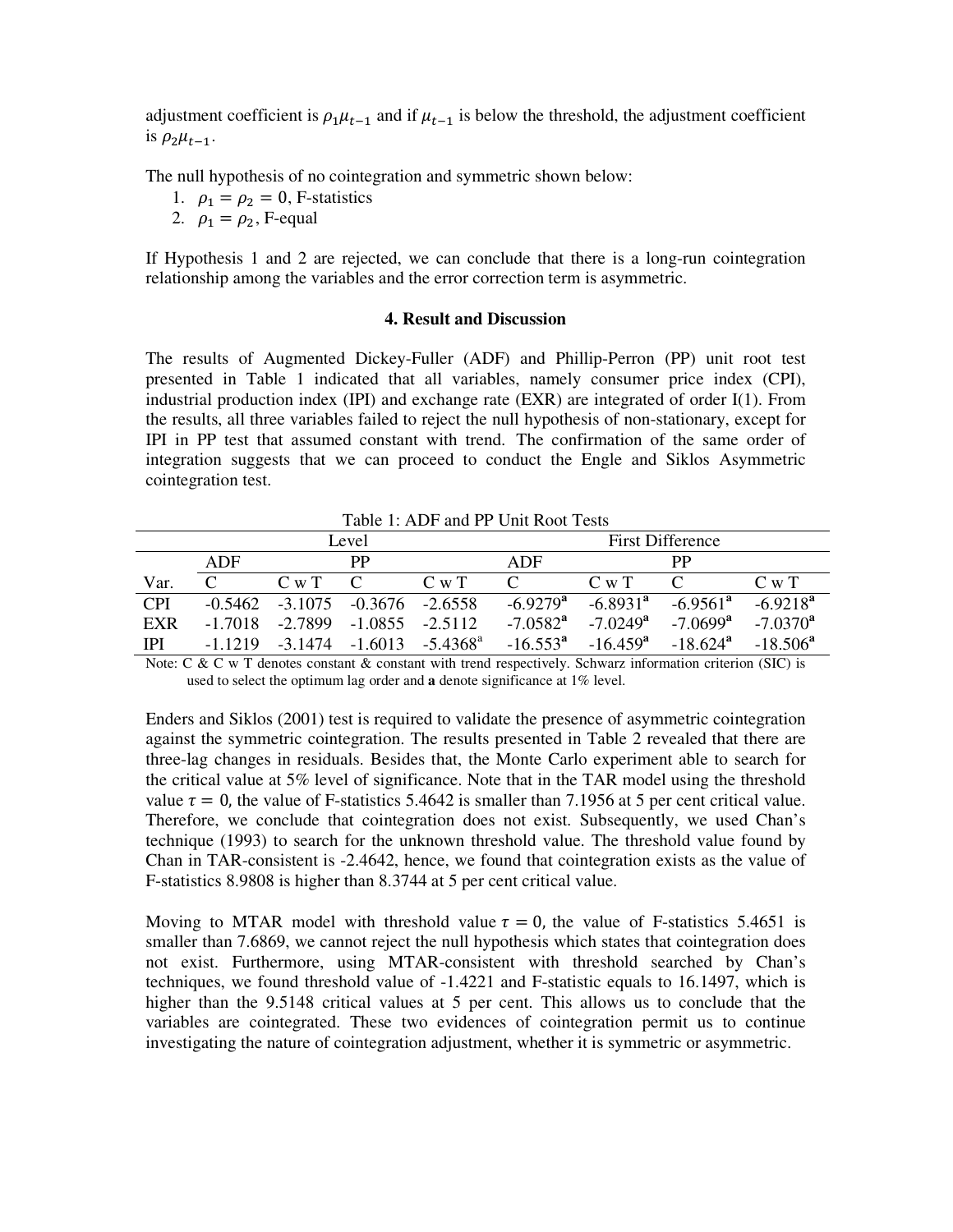| Table 2. TAK and MTAK Connegration and Asymmetric Connegration Test |                   |                     |                   |                      |  |
|---------------------------------------------------------------------|-------------------|---------------------|-------------------|----------------------|--|
|                                                                     | <b>TAR</b>        | TAR consistent      | M-TAR             | M-TAR consistent     |  |
| $\rho1^a$                                                           | $-0.1937(0.0926)$ | $-0.1134(0.0792)$   | $-0.1919(0.0951)$ | $-0.1179(0.0670)$    |  |
| $\rho 2^a$                                                          | $-0.2530(0.0903)$ | $-0.4263(0.1031)$   | $-0.2521(0.0891)$ | $-0.7514(0.1349)$    |  |
| $\gamma 1^a$                                                        | $-0.1642(0.1073)$ | $-0.1420(0.1043)$   | $-0.1679(0.1074)$ | $-0.1005(0.0989)$    |  |
| $\gamma 2^a$                                                        | 0.1672(0.1078)    | 0.1867(0.1047)      | 0.1661(0.1078)    | 0.1912(0.0984)       |  |
| $\gamma$ 3 <sup><i>a</i></sup>                                      | 0.2199(0.1019)    | 0.2087(0.0987)      | 0.2134(0.1031)    | 0.1899(0.0931)       |  |
| Lags                                                                |                   |                     |                   |                      |  |
| τ                                                                   |                   | $-2.4642$           | $\theta$          | $-1.4221$            |  |
| F-statistics                                                        | 5.4642            | 8.9808 <sup>b</sup> | 5.4651            | 16.1497 <sup>b</sup> |  |
| F-equal                                                             | 0.2392            | $6.5560^{b}$        | 0.2408            | $19.4331^{b}$        |  |

Table 2: TAR and MTAR Cointegration and Asymmetric Cointegration Test

Note: F-equal hypothesis  $\rho_1 = \rho_2$ , F-statistics hypothesis  $\rho_1 = \rho_2 = 0$ . The optimal lags are determined based on AIC, b denote significance at 5% level.

Considering the F-equal statistics in TAR-consistent and MTAR-consistent which are higher than the critical value provided by Monte Carlo at 5 per cent level of significance, we found that the positive and negative exchange rate have different effects on inflation, the speed of adjustment may not be necessarily constant.

The asymmetric test of cointegration for TAR, TAR-consistent, MTAR and MTARconsistent was conducted, where the null hypothesis of symmetric adjustment that is  $p_1 = p_0$ against the alternative hypothesis of asymmetric adjustment. Using the standard F-statistics, the result showed that there is an asymmetric cointegration.

To obtain the coefficients for the long-run cointegration model, the Dynamic Ordinary Least Squares (DOLS) estimation was done. The equation obtained was presented below. The result revealed the long-run coefficient of EXR is negative and significant at 1 per cent, while for IPI, it is positive and also significant at 1 per cent.

$$
CPI_t = 103.0942 - 0.9234 \, EXR_t + 0.10975 \, IPI_t + \mu_t
$$
  
(13.4892) (-6.8271) (6.5529)  

$$
R^2 = 0.9085
$$
  

$$
P - value = 0.0000
$$

The asymmetric error correction adjustment is estimated based on the threshold value in TAR-consistent and MTAR-consistent. In selecting the number of lags length to be used, we applied the most common approach for testing, starting from the maximum lags to the minimum. The procedure is to acquire the optimal and efficient results of asymmetric error correction adjustment.

Table 3 shows the asymmetric error correction results. The results revealed that the exchange rate has an asymmetric impact on domestic inflation in Thailand. The speed of positive adjustment of both models are quite similar; with the TAR model showing an estimated value of 11%, and the MTAR model with 12% of the error correction in the following month with the level of significance at 5% and 1%, respectively. On the other hand, the negative adjustment speed of both the TAR and MTAR models are less than 5% and is insignificant. This finding is consistent with the actual experience in Thailand. When the value of Thai Baht depreciated, the prices of most of the domestic goods and services increased, however, when there was an appreciation of Thai Baht, the prices of goods and services did not decrease. Meanwhile, in the international market, an appreciation of domestic currency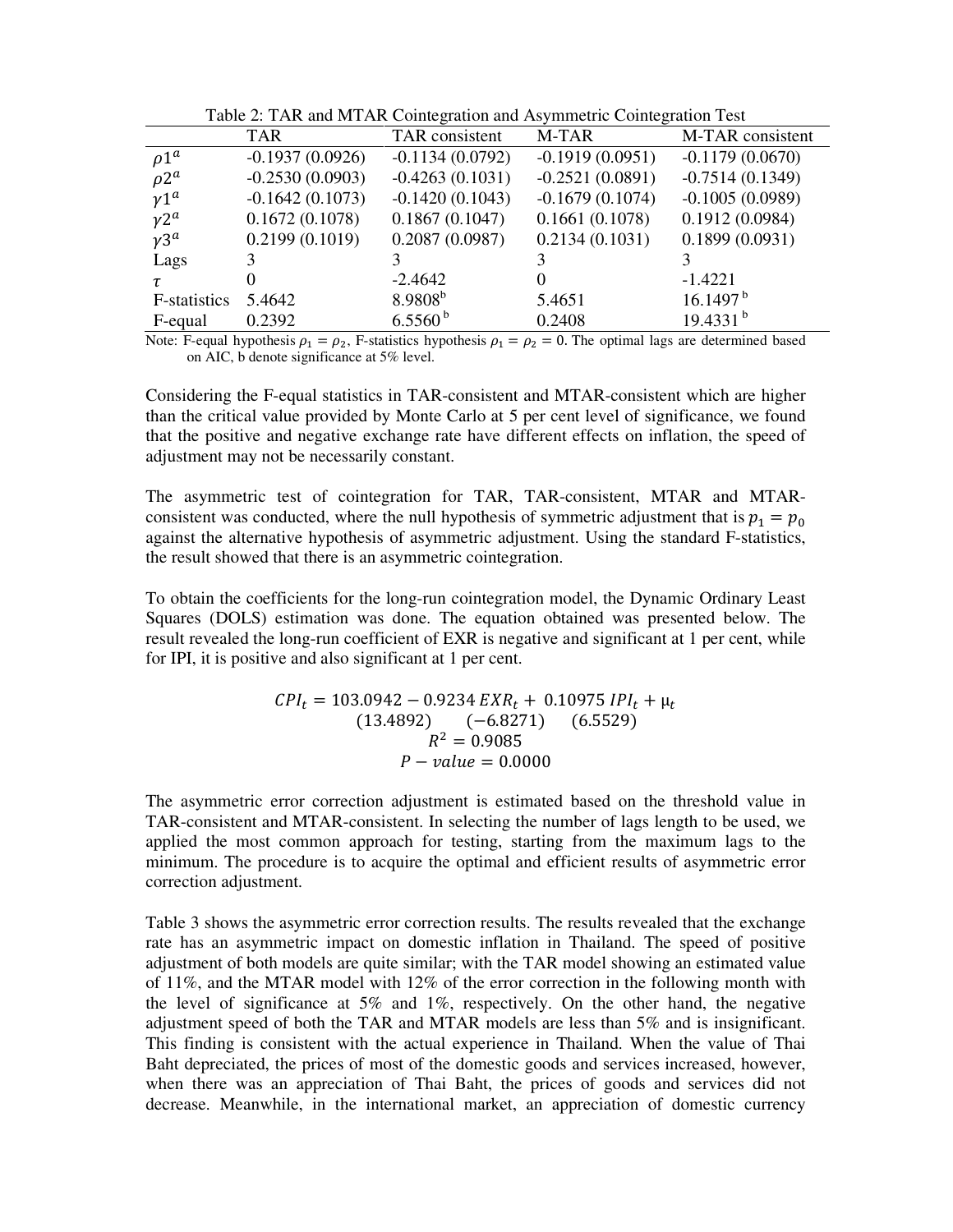implies that domestic goods and services are more expensive, hence resulting in the buying of more foreign products which subsequently lead to a lower demand and production in the domestic market.

| Table 5. Asymmetric Error Correction |                             |                                 |  |  |
|--------------------------------------|-----------------------------|---------------------------------|--|--|
|                                      | TAR-consistent              | MTAR-consistent                 |  |  |
| $\lambda^+$                          | $-0.1103^{b}$ ( $-2.1434$ ) | $-0.1156^{\circ}$ ( $-2.7700$ ) |  |  |
| $\lambda^-$                          | $-0.0497(-0.9633)$          | $-0.0419(-1.0577)$              |  |  |
| $R^2$                                | 0.2050                      | 0.3324                          |  |  |
| <b>DW Statistics</b>                 | 2.0186                      | 1.9045                          |  |  |
| F-statistics                         | 4.9022                      | 3.2557                          |  |  |

|  | Table 3: Asymmetric Error Correction |  |  |
|--|--------------------------------------|--|--|
|--|--------------------------------------|--|--|

Note: **a** denote significance at 1% level, **b** denote significance at 5% level.

### **5. Conclusion and Policy Recommendation**

This study focuses on the fluctuation of the exchange rate pass-through to consumer price index in Thailand. The empirical estimation applied the threshold (TAR) and momentum threshold (MTAR) model proposed by Enders and Siklos (2001). The result showed the evidence of cointegration in the non-zero threshold value. Furthermore, the adjustment processes are asymmetric. The exchange rate depreciation has a significant impact on consumer price index, while the appreciation does not. The results are consistent with our expectation that currency appreciation might generate less effect on consumer price while currency depreciation might have a more significant impact on consumer price. Although the import price is lower during currency appreciation, the importers keep the benefits of currency appreciation in the form of higher profit by not reducing the domestic prices of goods and services (possible if they are not in competitive markets). However, when there is currency depreciation, the importers will pass-through the increase in import cost to the consumer by raising the domestic prices of goods and services.

The result has important policy implication for Thailand policy makers or the Apex Bank of Thailand. This finding highlights the importance of having the awareness that exchange rate fluctuation has a different impact on CPI. Hence, the government shall have a different policy reaction towards the depreciation and appreciation of Thailand exchange rate. During depreciation of the domestic currency, there is a need for policy makers to monitor the prices of imported goods and services because the importers can pass-through the effect of currency depreciation by raising the domestic prices of goods and services. Thus, if the central bank targets mild inflation pressure, they have to take the exchange rate depreciation into account and stabilize its fluctuations. This is a necessary move because it significantly affects consumer prices.

#### **References**

- Bacchetta, P. and E. Van Wincoop (2003) "Why Do Consumer Prices React Less Than Import Prices To Exchange Rates" *Journal of the European Economic Association* **1**, 662–670.
- Baldwin, R. (1988) "Hysteresis in Import Prices: The Beachhead Effect" *American Economic Review* **78**, 773–785.
- Bodnar, G. M., G. S. Hayt and R. C. Marston (1998) "Wharton Survey of Financial Risk Management By U.S. Non-Financial Firms" *Financial Management* **27**, 70–91.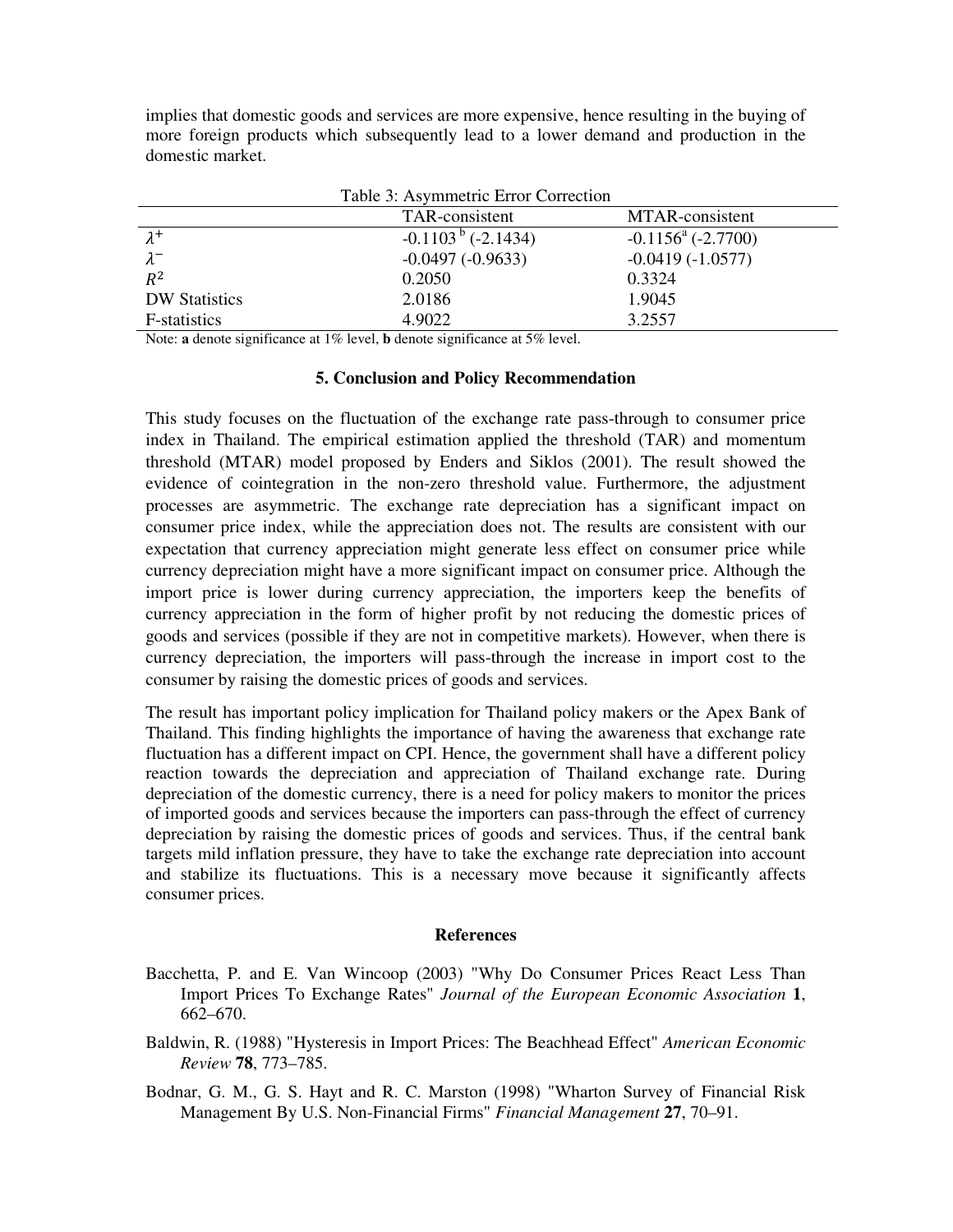- Burstein, A. T., J. C. Neves and S. Rebelo (2003) "Distribution Costs and Real Exchange Rate Dynamics During Exchange Rate Based Stabilizations" *Journal of Monetary Economics* **50***,* 1189–1214.
- Central Bank of Iceland (2011) "Exchange Rate Pass-Through" *Monetary Bulletin* No.2, Central Bank of Iceland.
- Chan, K. S. (1993) "Consistency and Limiting Distribution of the Least Squares Estimator of a Threshold Autoregressive Model" *The Annals of Statistics* **21**, 520-533.
- Chang, J. C. and C. C. Tsong (2010) "Exchange Rate Pass-Through and Monetary Policy: A Cross-Commodity Analysis" *Emerging Markets Finance and Trade* **46**, 106–120.
- Choudhri, E. U., H. Faruqee and D. S. Hakura (2005) "Explaining the Exchange Rate Pass-Through in Different Prices" *Journal of International Economics* **65**, 349–374.
- Correa, A. S. and A. Minella (2006) "Nonlinear Mechanisms of the Exchange Rate Pass-Through - A Phillips Curve Model with Threshold for Brasil" *Working Paper Series Do Banco Central* **122**, 1–31.
- Delatte, A. L. and A. López-Villavicencio (2012) "Asymmetric Exchange Rate Pass-Through: Evidence from Major Countries" *Journal of Macroeconomics* **34**, 833–844.
- Devereux, M. B. (2004) "Should the Exchange Rate Be a Shock Absorber?" *Journal of International Economics* **62**, 359–377.
- Devereux, M. B. and J. Yetman (2002) "Menu Costs and the Long-Rub Output-Inflation Trade-Off" *Economics Letters* **76**, 95–100.
- Dickey, D. A and W. A. Fuller (1979) "Distribution of The Estimators for Autoregressive Time Series with a Unit Root" *Journal of American Statistical Association* **74**, 427-431.
- Dickey, D. A. and W. A. Fuller (1981) "Likelihood Ratio Statistics for Autoregressive Time Series with a Unit Root" *Econometrica* **49**, 1057-1072.
- Doğan, B. Ş. (2013) "Asymmetric Behavior of the Exchange Rate Pass-Through to Manufacturing Prices In Turkey" *Emerging Markets Finance and Trade* **49**, 35–47.
- Doyle, E. (2004) "Exchange Rate Pass-Through in a Small Open Economy: The Anglo-Irish Case" *Applied Economics* **36**, 443–455.
- Enders, W. and P. L. Siklos (2001) "Cointegration and Threshold Adjustment" *Journal of Business and Economic Statistics* **19**, 166–176.
- Ghosh, A. and R. S. Rajan (2009) "What is the Extent of Exchange Rate Pass-Through in Singapore? Has it Changed Over Time?" *Journal of the Asia Pacific Economy* **14**, 61– 72.
- Ghoshray, A. (2008) "Asymmetric Adjustment of Rice Export Prices: The Case of Thailand and Vietnam" *International Journal of Applied Economics* **5**, 80-91.
- Goldberg, P. K. (1995) "Product Differentiation and Oligopoly in International Markets: The Case of the U.S. Automobile Industry" *Econometrica* **63**, 891–951.
- Kara, H. and F. Öğünç (2009) "Inflation Targeting and Exchange Rate Pass-Through: The Turkish Experience" *Emerging Markets Finance and Trade* **44**, 52–66.
- Knetter, M. M. (1994) "Is Export Price Adjustment Asymmetric? Evaluating the Market Share and Marketing Bottlenecks Hypotheses" *Journal of International Money and Finance* **13**, 55–70.